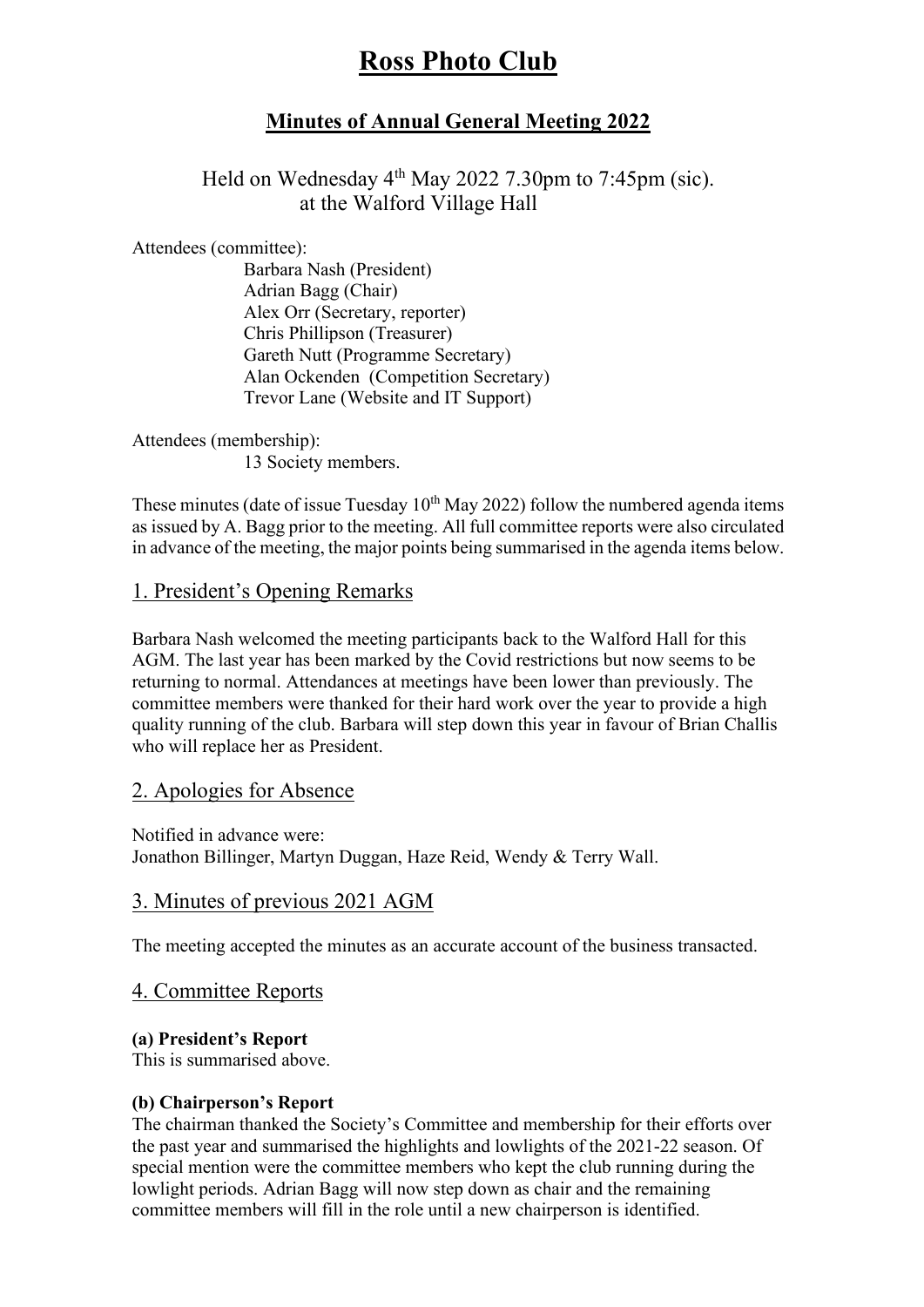#### **(c) Programme Secretary's Report**

 The past season was again disrupted by the Covid pandemic but 34 meetings were achieved with physical and Zoom formats being mixed. For the coming seasons the expectation is that attendances will be lower, with the attendant reduction in weekly subs income. This may affect budgeting of speakers' fees. A 33 week programme is planned for 2022-3 with the usual mix of speakers, competitions, battles and members' evenings etc.

### **(d) Treasurer's Report**

C. Phillipson presented a summary of the past year's finances; the figures for this are included with these minutes. Club finances remain healthy with income and expenditure similar to last season's. There was an overall surplus in the accounts of ca £200 over the year. There were 38 paid-up members in 2021-22 with an average of 21 attending evening meetings. Subscriptions for 2022-3 will remain as £30 annual fee plus £3 per evening.

## **(e) Competition Secretary's Report**

A full programme of competitions was achieved in 2021-2 despite Covid and other difficulties. These were a mix of Zoom and physical meetings plus print and DPI formats. Next year's programme is scheduled to follow the same general pattern as this year with 8 competitions alternating between Print and Dpi and a 5 Print Competition. Two inter-club Battles are booked with Monmouth and with Newent/Beacon. Details of the 2022-3 competitions were included in the competition secretary's full report.

# 5. Other Reports

#### **Publicity Report**

The Gilpin Exhibition was held during July at St Mary's Church Ross on Wye. This was a great success for the Club with both DPI and Print images on show. Reports are sent to the Ross Gazette after each competition and they appear on a regular basis. Our Facebook page is updated regularly with just under 100 followers now.

# 6. Election of Committee Members and Officers

The list of candidates was reported in the agenda and elected in en masse unopposed. The 2022-3 committee will now comprise:

President: Brian Challis Chair: vacant Secretary: Alex Orr Treasurer: Chris Phillipson Competition Secretary: Allan Ockenden Programme Secretary: Gareth Nutt Ordinary Members: Barbara Nash and Sandra Walding

#### 7. Election to other offices

DPI Competition Secretary: Linda Thomas Publicity Officer: Sandra Walding Webmaster: Adrian Bagg

#### 8. Competition Rules

The meeting agreed that "Competition Rules" be no longer part of general "Club Rules" and will be issued as a separate document, to be updated before the end of May 2022 and to apply to competitions for the season 2022-3.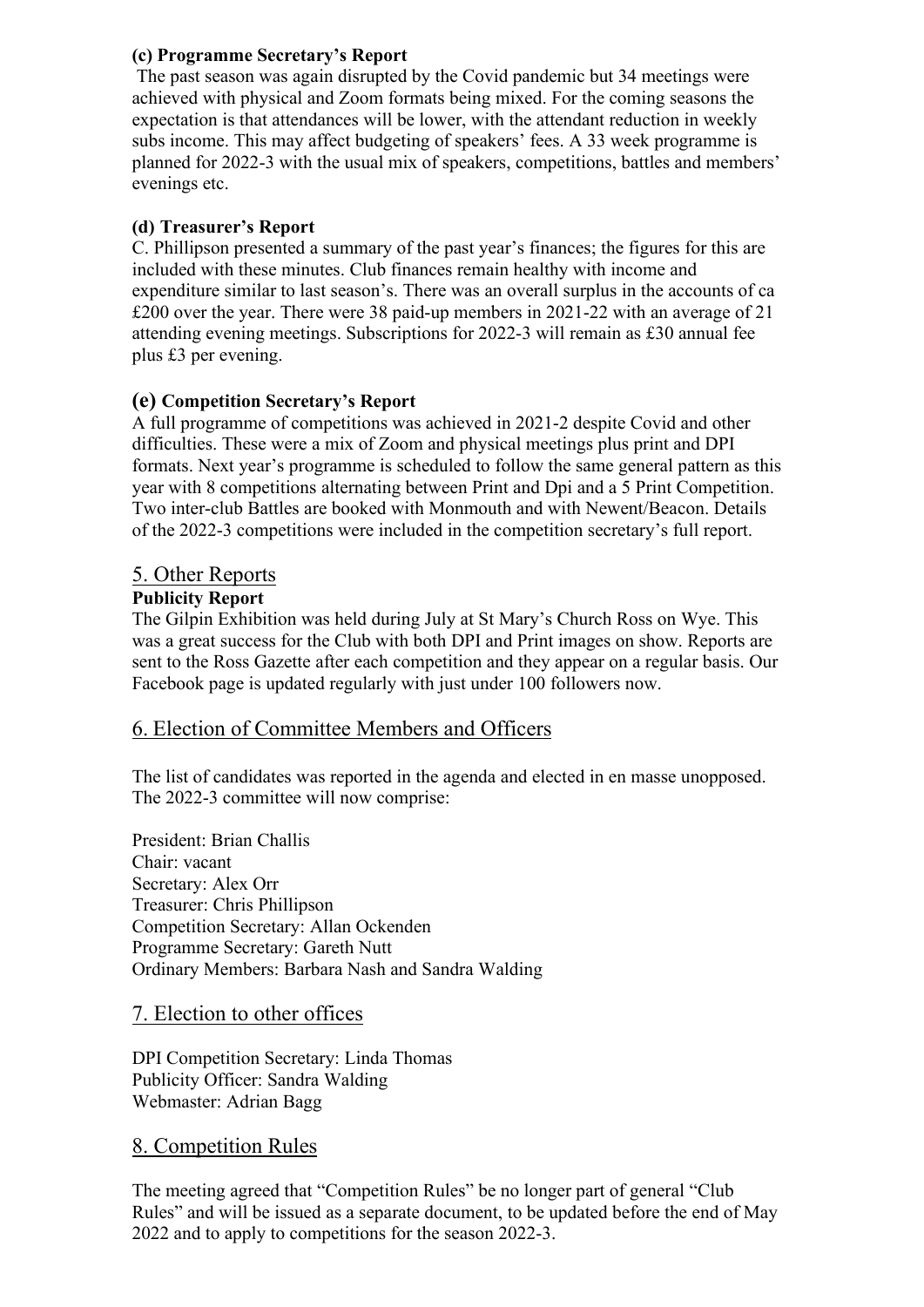9. Any Other Business Nothing was discussed under this heading.

10. New Season Start

# **Wednesday 7th September 2022**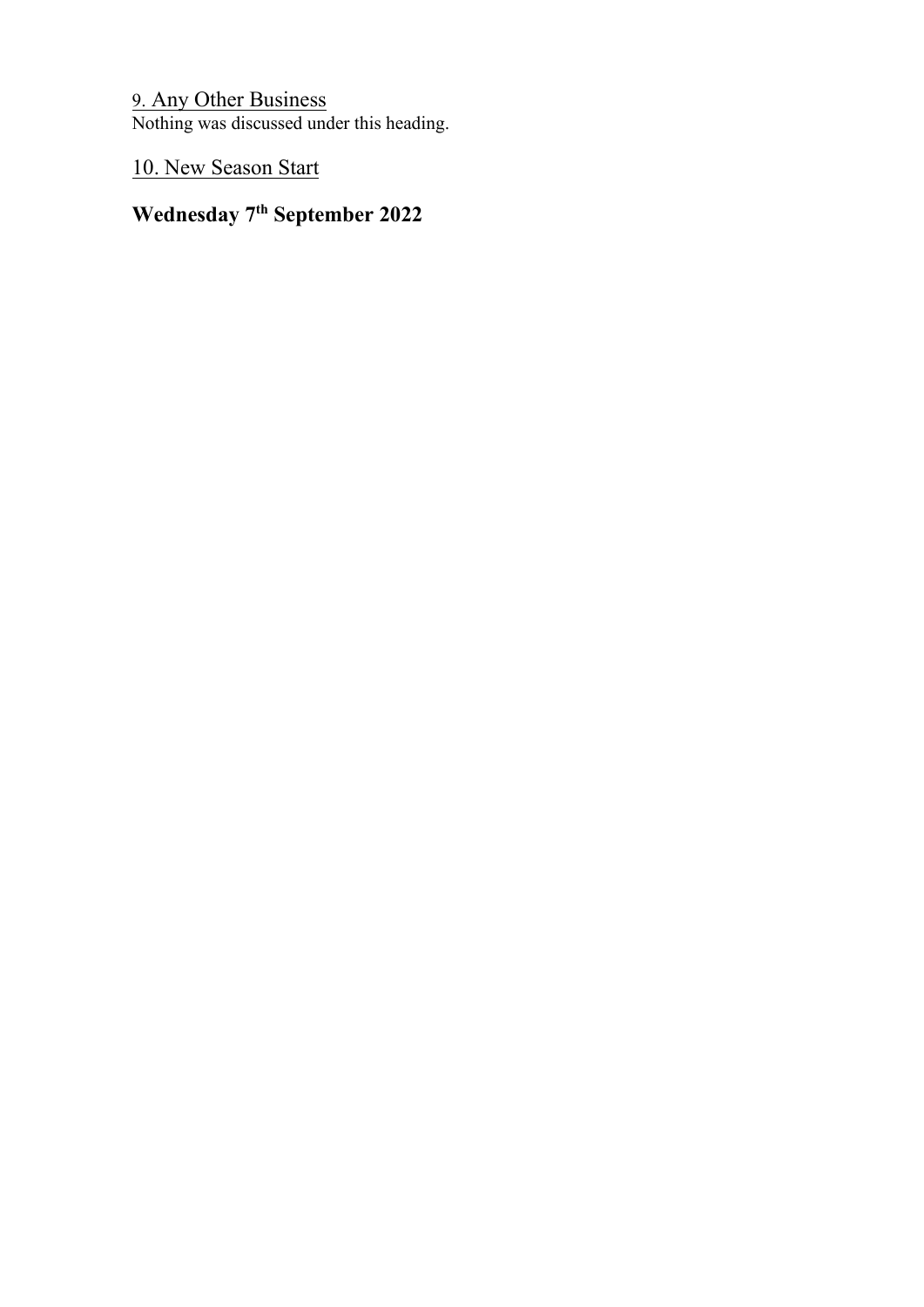#### **Treasurer's Report for the Season 2021 - 2022**

- 1. Introduction
- 2. Membership & Attendance
- 3. Financials
- 4. Outlook & Proposal

### **1. Introduction**

This Report covers the period 13<sup>th</sup> May 2021 to 4<sup>th</sup> May 2022

This Season has been very varied with physical meetings back at Walford Village Hall and also on Zoom. Attendances have been inconsistent for many reasons. Low attendances have negatively affected our financial position.

## **2. Membership & Attendance**

|                  | Membership | Ave Attendance |
|------------------|------------|----------------|
| Season $20 - 21$ | 37         | 25.9           |
| Season $21 - 22$ | 38.        | 21.1           |

## **3. Financials**

Our Photo Club is in reasonable financial health. The pandemic has continued to have an effect with some meetings being held on Zoom. Fear of Covid-19 may have led to reduced attendance at the Hall. The massive hike in fuel prices may also have had an effect.

During the course of the Season, HSBC introduced charges forcing us to switch to Lloyds for free banking. Our new account details have been circulated to all members and internet banking is now the most-used method of payment.

We also have a card-reader to allow cashless transactions at the Hall.

# **3.1 Financial Standing.**

|                                | 12 May 21 |         | <b>4 May 22</b> |        |
|--------------------------------|-----------|---------|-----------------|--------|
| Bank                           | £1,493.81 |         | £1,612.12       |        |
| Petty Cash                     | £15.25    |         | £32.77          |        |
|                                |           | Pending | $-£35.00$       | Judge  |
|                                |           |         | $-£44.00$       | Rent   |
|                                |           |         | $-£100.00$      | Awards |
|                                |           |         | £27.00          | Subs   |
| <b>TOTAL</b><br><b>BALANCE</b> | £1,509.06 |         | £1,492.89       |        |

#### **3.2 Expenditure.**

|                 | Season 20 - 21 | Season 21 - 22                            |
|-----------------|----------------|-------------------------------------------|
| Rent            | £0.00          | £396.00                                   |
| Judges          | £455.00        | $\vert$ £362.00 (£130 donated to charity) |
| <b>Speakers</b> | £1,135.00      | £1,120.00                                 |